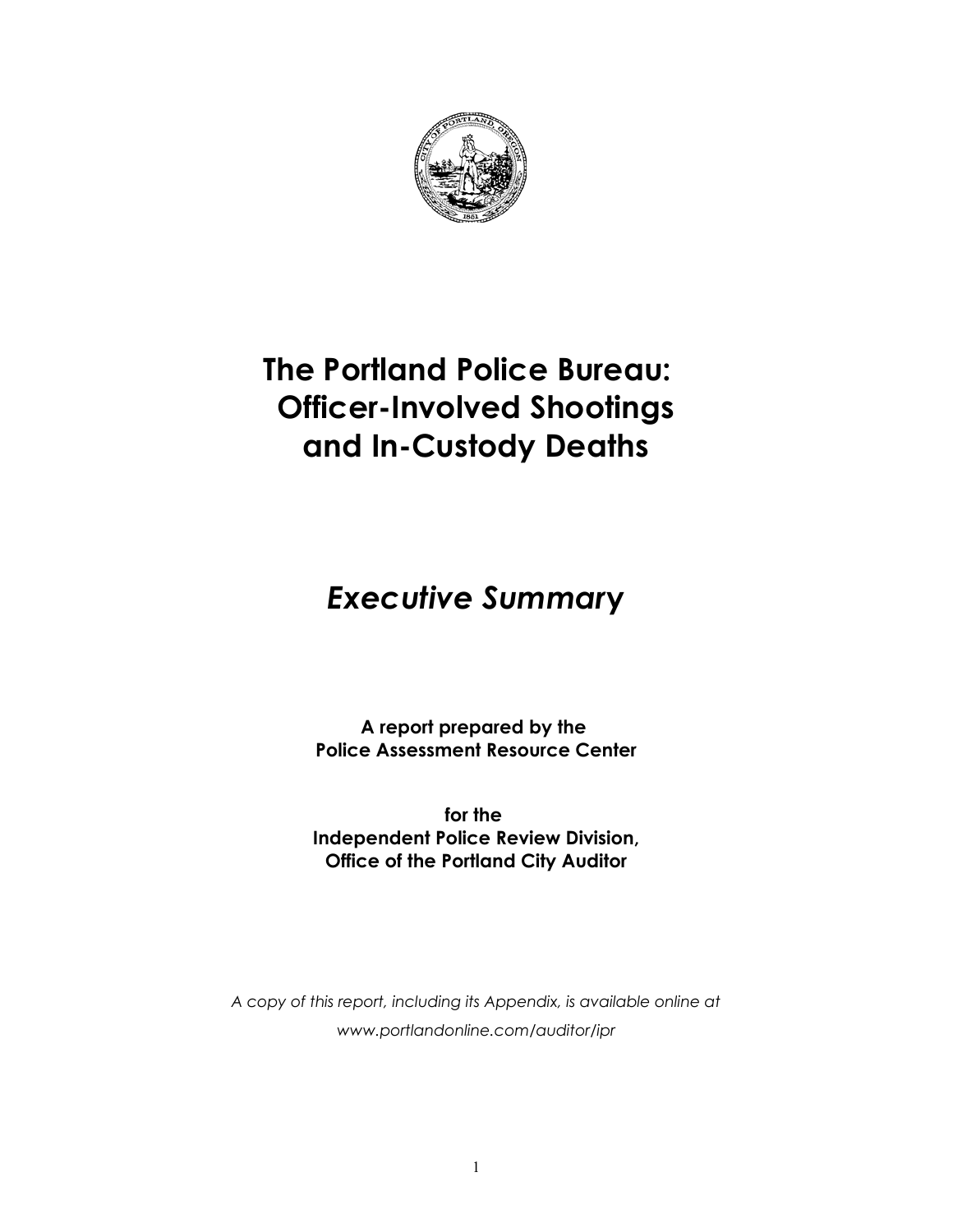## **EXECUTIVE SUMMARY**

The Independent Police Review Division of the City Auditor's office retained the Police Assessment Resource Center (PARC) to conduct a review of the 32 officerinvolved shootings and two in-custody deaths that occurred in the city of Portland between January 1, 1997 and June 30, 2000. Thirty of the shootings and the two incustody deaths involved the Portland Police Bureau (PPB); two shootings involved other agencies acting inside the city of Portland. The purpose of the review was to identify issues relating to policy and quality of investigations that the PPB needs to address.

PARC comprehensively reviewed the PPB's files of the 34 incidents — involving some of the Bureau's most significant cases during the three-and-one-half-year period under review — and its policies and procedures regarding officer-involved shootings and in-custody deaths. PARC's conclusions concerning the PPB's investigatory and internal review processes included:

- The internal review mechanisms from 1997 to mid-2000 did not demonstrate a consistent commitment to meaningful review and did not generally result in lessons being learned from these incidents.
- The Bureau did not conduct a documented internal review, at either the unit or the executive level, of 31 percent of the 32 PPB incidents; the undocumented executive review of an additional 13 percent of the incidents did not conform to PPB policy.
- The investigatory model used by the PPB focused on whether a crime had been committed, and underemphasized the policy and tactical issues that are generally more consequential in these types of incidents.
- The PPB developed some exemplary policies relating to officer-involved shootings —specifically an interview protocol and peer support process —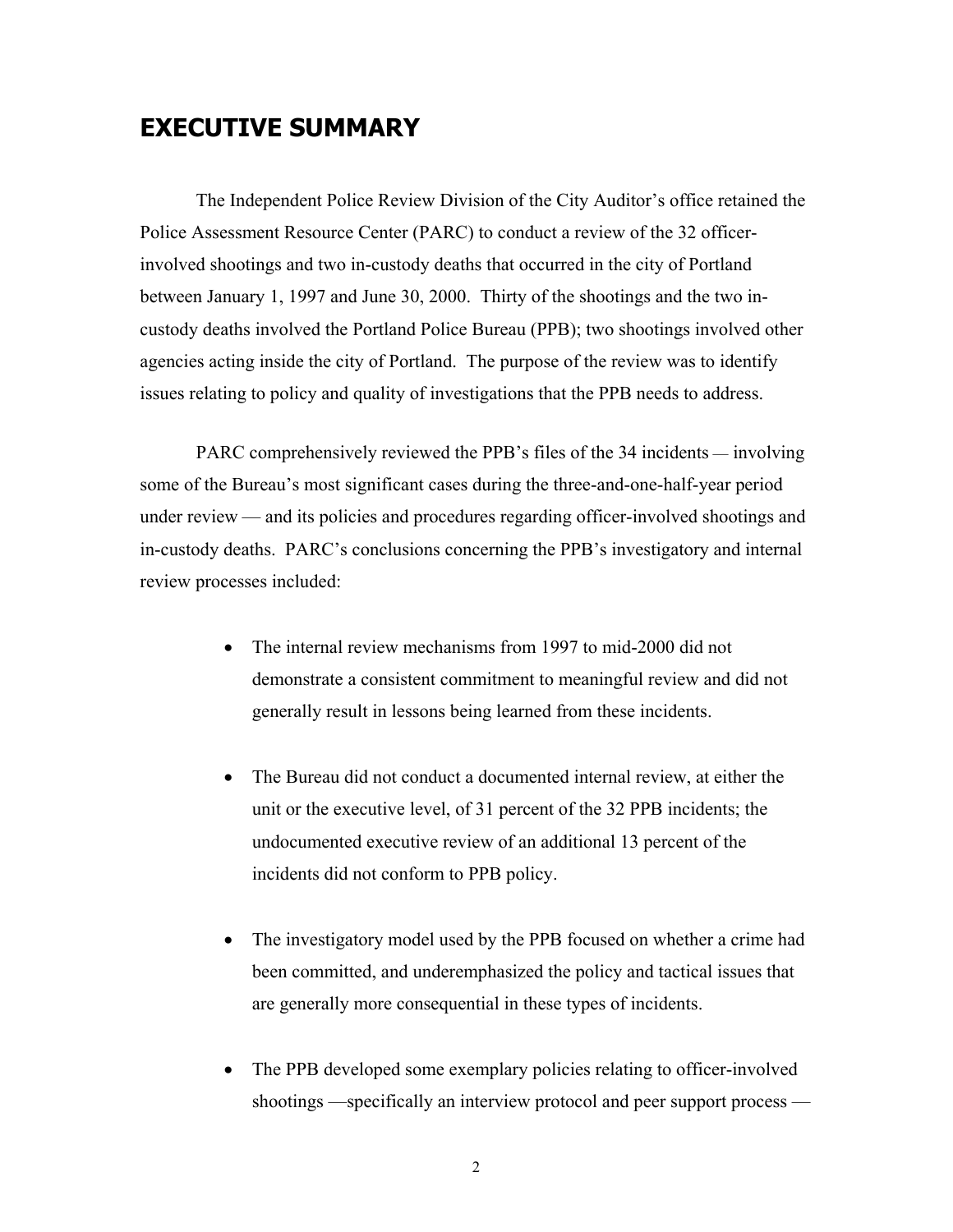but, overall, its policies and practices, including those relating to the promptness of obtaining statements from involved officers, and the taping and "pre-interviewing" of all witnesses, need improvement.

• Notwithstanding much good work, the PPB's investigators did not always conduct thorough and impartial investigations, and generally did not present the evidence obtained in those investigations in a clear, organized, and complete manner.

With respect to the incidents themselves, PARC concluded:

- Some of the 32 incidents demonstrated exemplary tactics and leadership; many demonstrated flaws in supervision, incident management, and field tactics that unnecessarily exposed officers to harm and increased the likelihood that they would need to use deadly force to defend themselves.
- The files on the 32 PPB incidents we reviewed gave no indications of the gratuitous use of firearms or other weapons, or of racial or ethnic bias.

As a result of these and other findings, PARC made 89 recommendations. Wherever we identified room for improvement we have recommended remedies. In some cases, where national best practices are clearly defined, our recommendations are specific. Where we see a range of potential solutions, we identify steps taken by various jurisdictions so that the PPB can consider which model might offer a "best fit" for Portland. In addition, we identified issues that that the Bureau can remedy by the more consistent application of existing capabilities and policies.

Notably, we made the following recommendations concerning officer-involved shooting and in-custody death incidents: change the model the PPB uses for investigating such incidents; take prompt statements from officers involved in such incidents; tape all witness interviews; end untaped "pre-interviews" of all witnesses,

3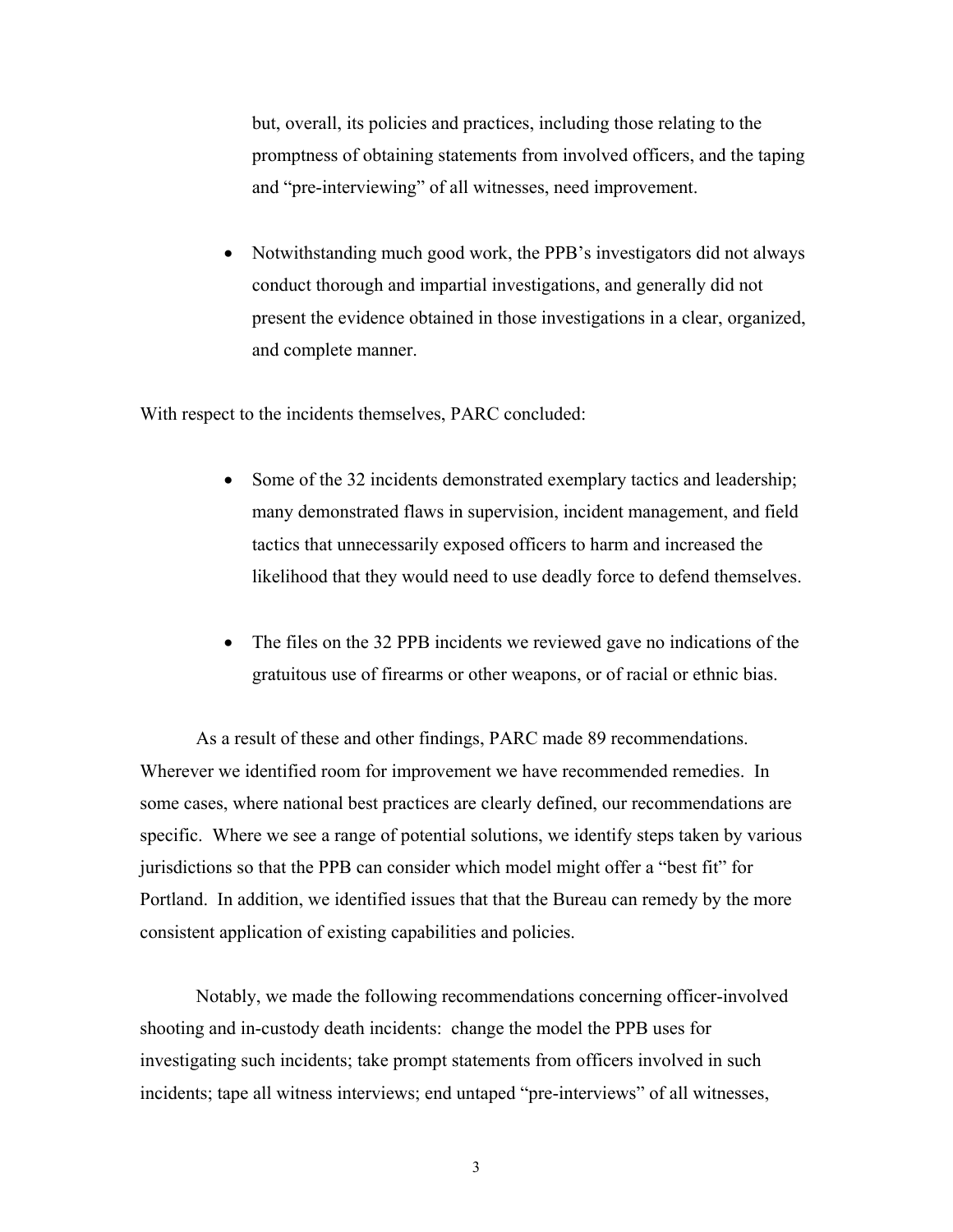including involved officers; include all records obtained in an investigation in official PPB files; establish auditor-type civilian oversight of administrative investigations of those cases; involve a professional, non-PPB civilian in the Bureau's internal review of these incidents; supervise critical incidents better and more proactively; revise the Bureau's deadly force policy; and create a policy generally prohibiting firing at a moving vehicle.

Out of nearly one million calls for service during the three-and-one-half-year period, it is important to keep in mind that we reviewed only 32 PPB cases (and two additional investigations), all of which resulted in a shooting or a death. In accordance with our mandate, we did not examine any of the hundreds of thousands of PPB calls for service from 1997 to mid-2000 that were handled without any force, much less without a shot fired or a death. Nor did we re-investigate the cases we reviewed, but rather restricted our analysis, as required by the enabling City Council ordinance, to "policyrelated issues."

No set of recommendations can eliminate the need, on occasion, for law enforcement officers to use deadly physical force to defend themselves and others. Following our recommendations, however, will assist the PPB in achieving its goals of enhancing officer safety and minimizing the incidence of officer-involved shootings and in-custody deaths. Following our recommendations will help the Bureau enhance its capacity to extract lessons from its deadly force and in-custody death incidents so that successes in responding appropriately can be replicated and problems remedied.

We offer our findings and recommendations with a view toward helping the Portland Police Bureau achieve the excellence of which it is capable. Based upon the open and constructive manner in which the Bureau has responded to previews of our findings and recommendations, we are optimistic that it will use the contents of this report as a vehicle for enhancing the critical, professional service it provides to the Portland community.

4